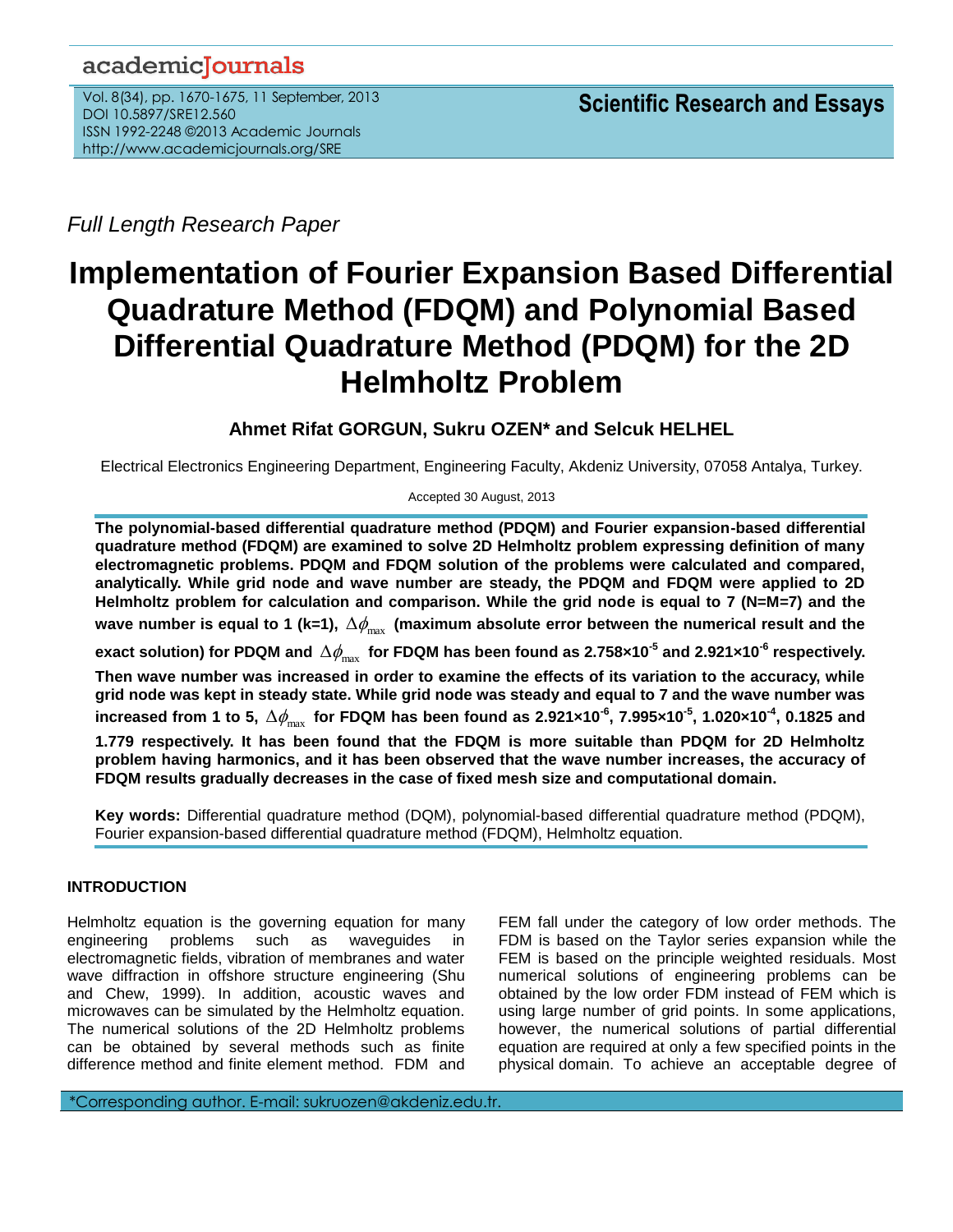accuracy, FEM and FDM still require the use of a large number of grid points.

A partial derivative of a function with respect to coordinate direction is expressed as a linear weighted sum of all the functional values at all mesh points along the direction. DQM is an efficient approach to solve the 2D Helmholtz problem. There are two versions of DQM. One is noted as polynomial-based differential quadrature (PDQ) approach. The solution of PDE is approximated by a polynomial of high degree in PDQ approach. Civan and Sliepcevich (1983, 1984) extended and generalized the method of DQ and applied it to the Poisson equation and multidimensional problems. The FDQ approach was developed by Shu and Chew (1997) and Shu and Xue (1999). Shu, Chew and Xue have further developed some simple algebraic formulations to compute, such as the weighting coefficients of the first and second order derivatives in the DQ approach when the function or the solution of a PDE is approximated by a Fourier series expansion. Qinwei and Mazumder (2002) adapted DQM to model lossy uniform and non uniform transmission lines. Tang et al. (2005) applied DQM to analyse interconnects with frequency-dependent parameters. Tang and Mao (2008) applied the differential quadrature method (DQM) with Chebyshev-Gauss-Lobatto (CGL) sampling points for transient analysis of multiconductor transmission lines. Previous application of FDQM and PDQM showed that accurate numerical solutions can be obtained by using a considerably small number of grid points. In this study, PDQM and FDQM are applied to solve the 2D Helmholtz problem. The accuracy of PDQM and FDQM are validated by their application to the 2D Helmholtz problem, which have exact solution.

#### **DIFFERENTIAL QUADRATURE METHOD (DQM)**

DQM is a numerical discrimination technique for the approximation

of derivatives. The integral  $\int f(x) dx$ *b*  $\int\limits_a^{\infty} f(x) dx$  can be approximated by

$$
\int_{a}^{b} f(x)dx = w_1 f_1 + w_2 f_2 + \dots + w_n f_n = \sum_{k=1}^{n} w_k f_k
$$
 (1)

Where  $w_1, w_2, \ldots, w_n$ weighting coefficients,  $f_1, f_2, ..., f_n$  are the functional values at the discrete points. It is called the integral quadrature and integral quadrature uses all the functional values in the whole integral domain to approximate an integral over a finite interval.

The method of differential quadrature approximates the partial derivative of a function with respect to a space variable at a given discrete point as weighted linear sum of function values at all the discrete points in the domain of that variable. The first and second

order derivatives of  $\,f(x)$  at a point  $\,x_{i}\,$  are approximated by Gorgun et al. 1671

$$
f_x(x_i) = \frac{df}{dx}\bigg|_{x_i} = \sum_{j=1}^{N} a_{ij} f(x_j)
$$
 (2)

$$
f_{xx}(x_i) = \frac{d^2 f}{dx^2}\bigg|_{x_i} = \sum_{j=1}^N b_{ij} \cdot f(x_j)
$$
 (3)

Where,  $i = 1, 2, 3, ....N$  ,  $a_{ij}$  and  $b_{ij}$  represent the weighting coefficient,  $f(x_j)$  represents the functional value at a grid point  $x_j$ , N is the number of grid points in the whole domain. Equations 2 and 3 are called DQ. 2 and 3 are similar equations but they use different weighting coefficients. The key procedure in DQ approximation is to determine the weighting coefficients.

#### **POLYNOMIAL BASED DIFFERENTIAL QUADRATURE METHOD (PDQM)**

PDQM determine the weighting coefficients in the DQ approximation when the solution of the PDE is approximated by a polynomial of high degree. Weighting coefficients can be efficiently computed by some explicit formulations. One of the approaches to determine the weighting coefficients of first and second order derivatives is Quan and Chang (1989a, b) approach. Quan and Chang use the Lagrange interpolation polynomials and then derived

$$
a_{ij} = \frac{1}{x_j - x_i} \prod_{k=1, k \neq j}^{N} \frac{x_i - x_k}{x_j - x_k}, \text{ for } j \neq i
$$
 (4)

$$
a_{ii} = \sum_{k=1, k \neq i}^{N} \frac{1}{x_i - x_k}
$$
 (5)

$$
b_{ij} = \frac{2}{x_j - x_i} \left( \prod_{k=1, k \neq i}^{N} \frac{x_i - x_k}{x_j - x_k} \right) \left( \sum_{l=1, l \neq i}^{N} \frac{1}{x_i - x_l} \right), \text{for} \quad i \neq j \tag{6}
$$

$$
b_{ii} = 2 \sum_{k=1, k \neq i}^{N-1} \left[ \frac{1}{x_i - x_k} \left( \sum_{l=k, l \neq i}^{N} \frac{1}{x_i - x_l} \right) \right]
$$
(7)

#### **FOURIER EXPANSION BASED DIFFERENTIAL QUADRATURE METHOD (FDQM)**

A way of computation of weighting function is the difference between PDQM and FDQM. It is supposed that  $f(x)$  is approximated by a Fourier series expansion of the form given in Equation 8.

$$
f(x) = c_0 + \sum_{k=1}^{N/2} (c_k \cos kx + d_k \sin kx)
$$
 (8)

It is easy to show that  $f(x)$  in Equation 8 constitutes a (N+1) dimensional linear vector space  $V_{_{N+1}}$  . Two typical sets of base vectors in  $V_{\scriptscriptstyle N+1}^{\scriptscriptstyle -}$  are 1672 Sci. Res. Essays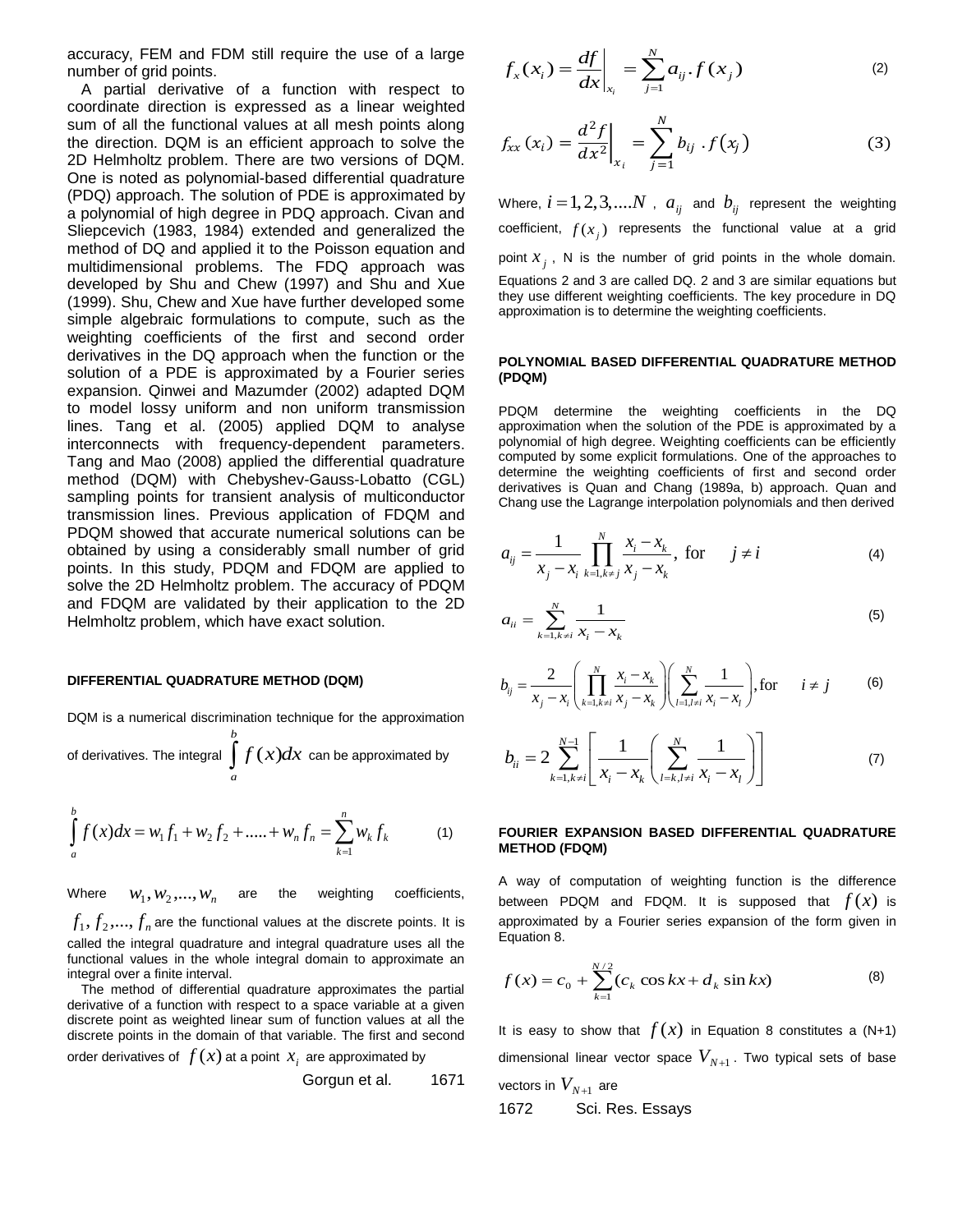$$
V_{N+1} = 1, \cos x, \sin x, \cos 2x, \sin 2x, \dots, \sin(Nx/2)
$$
 (9a)

$$
s_k(x) = \frac{S(x)}{q(x_k) \times \sin(\frac{x - x_k}{2})}
$$
  
k=0, 1, 2, ..., N (9b)

$$
S(x) = \prod_{k=0}^{N} \sin \frac{x - x_k}{2}
$$
 (10)

$$
q(x_i) = \prod_{k=0, k \neq i}^{N} \sin \frac{x_i - x_k}{2}
$$
 (11)

We use the above two sets of base vectors to derive explicit formulations to compute the weighting coefficients of the first, second and third order derivatives.

$$
\sum_{j=0}^{N} a_{ij} = 0 \text{ or } a_{ii} = -\sum_{j=0, j \neq i}^{N} a_{ij}
$$
 (12a)

$$
\sum_{j=0}^{N} b_{ij} = 0 \text{ or } b_{ii} = -\sum_{j=0, j\neq i}^{N} b_{ij}
$$
 (12b)

Equations 12a and 12b are used to compute the diagonal weighting coefficients. Finally, we obtain:

$$
a_{ij} = \frac{q(x_i)}{2 \cdot \sin \frac{x_i - x_j}{2}} \cdot j \neq i \tag{13}
$$

$$
b_{ij} = a_{ij} \left[ 2a_{ii} - \cot \frac{x_i - x_j}{2} \right], \quad j \neq i
$$
 (14)

The two dimensional Helmholtz equation can then be written as:

$$
\frac{\partial^2 \phi}{\partial x^2} + \frac{\partial^2 \phi}{\partial y^2} + k^2 \phi = f(x, y)
$$
\n(15)

Application of the DQM to discrete the derivative in Helmholtz Equation leads to:

$$
\sum_{k=1}^{N} W_{ik}^{(2)} \phi_{kj} + \sum_{k=1}^{M} \overline{W}_{jk}^{(2)} \phi_{ik} + k^2 \phi_{ij} = f_{ij}
$$
 (16)

Where N and M are the number of grid points in the x and y directions respectively,  $W^{(2)}_{ik}$  and  $W^{(2)}_{jk}$  are the weighting coefficients of the second order derivatives with respect to x and y.  $W_{ik}^{(2)}$  and  $W_{jk}^{(2)}$  are computed by Equations 6 and 7 for PDQM, while  $W_{ik}^{(2)}$  and  $W_{jk}^{(2)}$  are computed by Equations 11, 12a, 12b, 13 and 14 for the FDQ approach. In this study, both PDQM and FDQM use the



**Figure 1.** 2D Helmholtz problem.

following Chebyshev-Gauss-Lobatto (Shu and Richards, 1992) point distribution as in Equations 17 and 18.  $0 \le X \le L_{\text{x}}$  ,  $0 \le Y \le L$ <sub>y</sub>

$$
X_{i} = \frac{1}{2} [1 - \cos(\frac{i - 1}{N - 1}\pi)] L_{x}, i = 1, 2, \dots, N
$$
 (17)

$$
Y_j = \frac{1}{2} [1 - \cos(\frac{j-1}{M-1} \cdot \pi)] \times L_{y}, j=1, 2, \dots, M
$$
 (18)

$$
f(x, y)
$$
 is supposed to be expressed as in Equation 19  

$$
f(x, y) = k^2 [1 - \pi^2 (\frac{1}{L_x^2} + \frac{1}{L_y^2}) \sin \frac{k \pi x}{L_x} \sin \frac{k \pi y}{L_y}
$$
(19)

When the Dirichlet boundary condition of  $\phi$  =0 is imposed on the boundary as seen in Figure 1, the problem has an exact solution as

$$
\phi = \sin \frac{k \pi x}{L_x} \sin \frac{k \pi y}{L_y}
$$
. L<sub>x</sub> and L<sub>y</sub> are taken as  $\pi$ , the

number of grid points used in the x and y directions is taken the same and is noted N, M, respectively. The accuracy of numerical results for this problem is measured by  $\Delta \phi$  .  $\Delta \phi = \Big|\phi_{\!\scriptscriptstyle ij} - \phi_{\!\scriptscriptstyle exact}(x_{\!\scriptscriptstyle i},y_{\scriptscriptstyle j})\Big|$  where  $\phi_{\!\scriptscriptstyle ij}$  is the numerical solution at the mesh points  $(x_i, y_j)$  , and  $\phi_{exact}(x_i, y_j)$  is the exact solution at the same mesh point.  $\phi$  and k are respectively the potential and the wave number defined in the two dimensional domain. Weighting coefficients of the first and second order derivatives are computed for the PDQM and FDQM.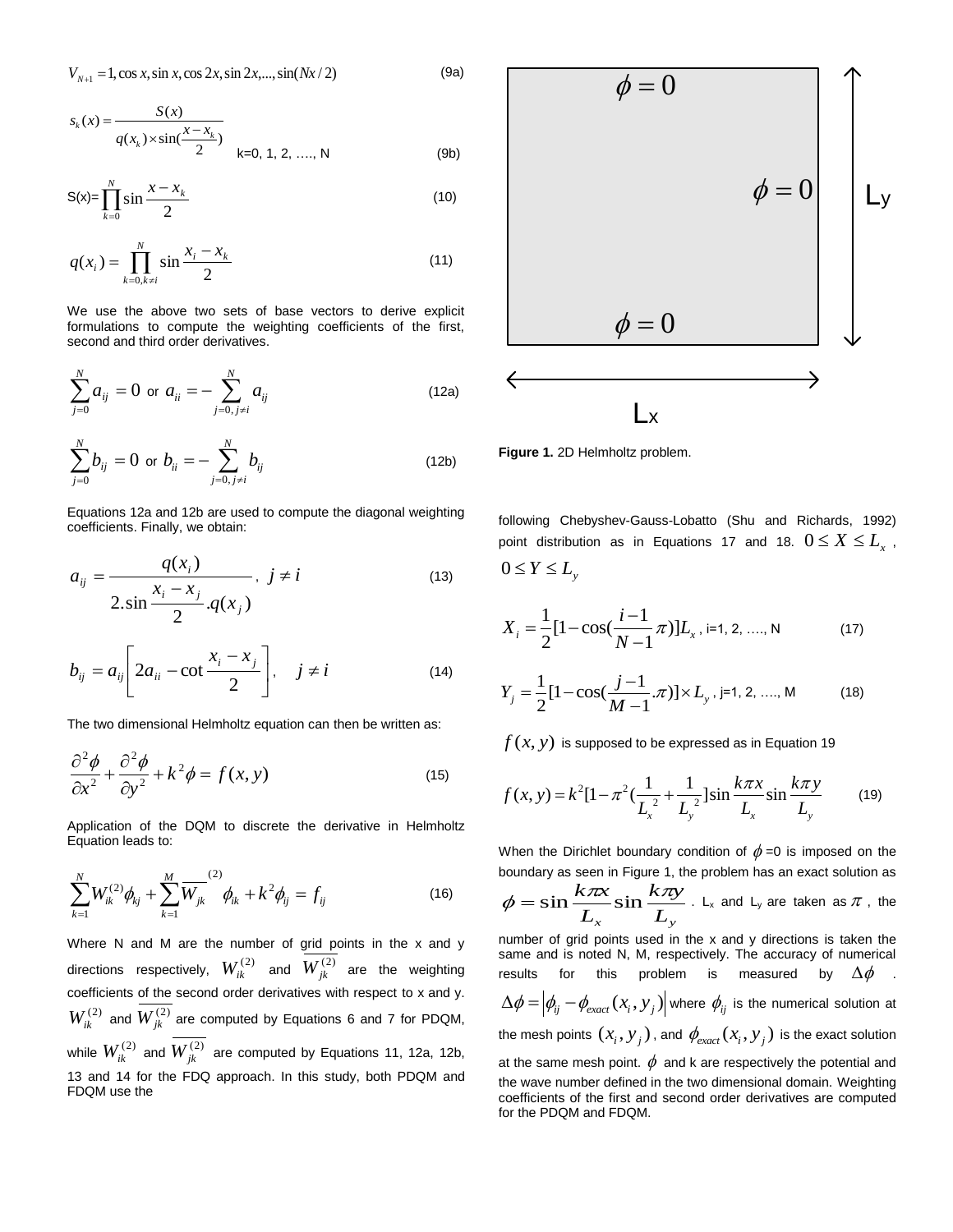**Table 1.**  $\Delta\phi$  of PDQM for N=M=5.

|                |      | X1 | χ,     | $X_3$  | X۵     | $X_5$ |
|----------------|------|----|--------|--------|--------|-------|
|                |      | 0  | 0.46   | 1.57   | 2.68   | 3.14  |
| Y <sub>1</sub> | 0    | 0  | 0      | 0      | Ω      | 0     |
| Υ,             | 0.46 | 0  | 0.0012 | 0.0036 | 0.0012 | 0     |
| Y <sub>3</sub> | 1.57 | 0  | 0.0036 | 0.0102 | 0.0036 | 0     |
| Y4             | 2.68 | 0  | 0.0012 | 0.0036 | 0.0012 | 0     |
| Υ,             | 3.14 | 0  |        |        |        | O     |



**Figure 2.**  $\Delta \phi$  of PDQM for N=M=5.

#### **RESULTS AND DISCUSSION**

Proposed problem suggests Lx and Ly are  $\pi$ , and number of grid points used in the x and y directions are the same. Finally, the function  $f(x,y)$  can be written as in Equation 20.

20.  
\n
$$
f(x, y) = k^2 \times [1 - \pi^2 (\frac{1}{L_x^2} + \frac{1}{L_y^2})] \sin \frac{k \pi x}{L_x} \sin \frac{k \pi y}{L_y}
$$
 (20)

When the Dirichlet boundary condition of  $\phi = 0$  is imposed on the boundary, the problem has an exact solution as in Equation 21.

$$
\phi = \sin \frac{k\pi x}{L_x} \sin \frac{k\pi y}{L_y} \tag{21}
$$

Table 1 contains  $X_i$  and  $Y_i$  which were obtained by Chebyshev-Gauss-Lobatto point distribution for  $L_x = L_y = \pi$  computational domain in the case of Gorgun et al. 1673

**Table 2.**  $\Delta\phi$  of FDQM for N=M=5 (x1.0e-004).

|       |      | X1 | $\mathsf{X}_2$ | $X_3$  | X4     | Х5   |
|-------|------|----|----------------|--------|--------|------|
|       |      | 0  | 0.46           | 1.57   | 2.68   | 3.14 |
| Y,    | 0    | 0  | 0              | 0      | 0      | 0    |
| Υ,    | 0.46 | 0  | 0.0616         | 0.1087 | 0.0543 | 0    |
| $Y_3$ | 1.57 | 0  | 0.1087         | 0.1770 | 0.0922 | 0    |
| Y4    | 2.68 | 0  | 0.0543         | 0.0922 | 0.0470 | 0    |
| Y,    | 3.14 | Ω  | O)             | O      | O      | O    |



**Figure 3.**  $\Delta \phi$  of FDQM N=M=5.

N=M=5, grid node. Figure 2 shows that maximum error ( $\Delta\phi_\mathrm{max}$  ) has been obtained as 1.02×10<sup>-2</sup> by using PDQM.

Table 2 contains  $X_i$  and  $Y_j$  which were obtained by hebyshev-Gauss-Lobatto point distribution for Chebyshev-Gauss-Lobatto point distribution for  $L_x = L_y = \pi$  computational domain in the case of N=M=5, grid node. Figure 3 shows that maximum error ( $\Delta\phi_\mathrm{max}$  ) has been obtained as 1.77×10<sup>-5</sup> by using FDQM.

Table 3 contains  $X_i$  and  $Y_i$  which were obtained by Chebyshev-Gauss-Lobatto point distribution for  $L_x = L_y = \pi$  computational domain in the case of N=M=7, grid node. Figure 4 shows that maximum error (  $\Delta\phi_\text{max}$  ) has been obtained as 2.758x10<sup>-5</sup> by using PDQM.

Table 4 contains  $X_i$  and  $Y_j$  which were obtained by hebyshev-Gauss-Lobatto point distribution for Chebyshev-Gauss-Lobatto point distribution for  $L_x = L_y = \pi$  computational domain in the case of N=M=7, grid node. Figure 5 shows that maximum error  $(\Delta \phi_{\textrm{\tiny{max}}})$  has been obtained as 2.921×10<sup>-6</sup> by using FDQM. 1674 Sci. Res. Essays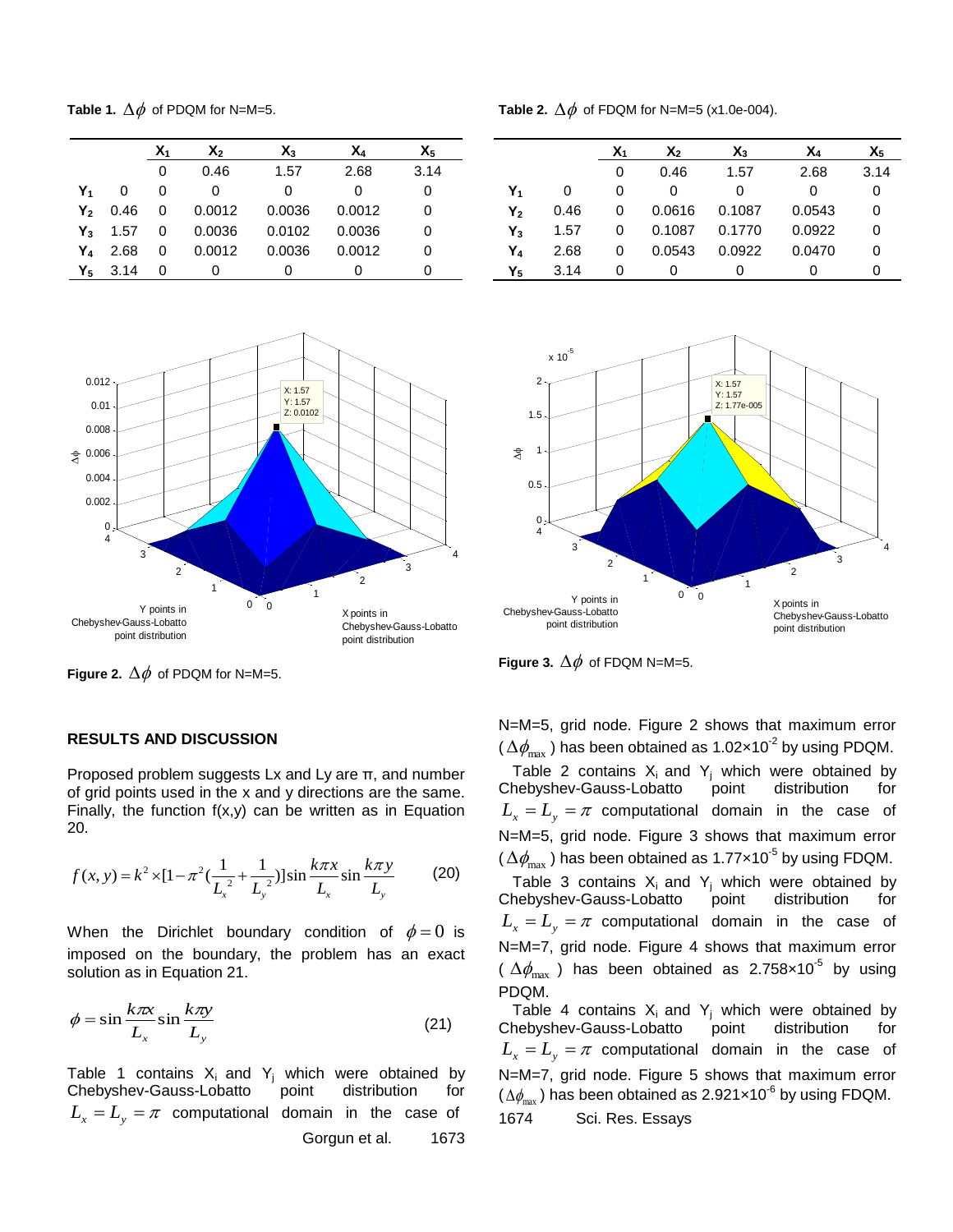

**Figure 4.**  $\Delta\phi$  of PDQM for N=M=7.



**Figure 5.**  $\Delta \phi$  of FDQM for N=M=7.

Table 5 brings in understanding that FDQ approach is more suitable than other methods for 2D Helmholtz type problems having harmonic behavior in the case of similar mesh size usage.

Table 6 shows the maximum absolute error  $\Delta \phi$ between the numerical results and the exact solution for k=1, 2, 3, 4, 5. It can be observed from Table 6 that for a fixed mesh size and computational domain, as the wave number is increased, the accuracy of FDQM results gradually decrease.

This study, the wave number (k), problem solution regions  $L_x = L_y = \pi$ , and xi, yi from calculations by Chebyshev-Gauss-Lobatto point distribution, and the results relation to  $\Delta \phi$  have been evaluated and given as detailed in Table and graphics. This study has not only focused on  $\Delta \phi_\text{max}$  , the present study includes more numerical details which is valuable for the readers.

#### **CONCLUSIONS**

This study presents the application of PDQM and FDQM to solve 2D Helmholtz problem. As seen in Table 5, while the grid node is equal to 5 (N=M=5) and the wave number is equal to 1 (k=1),  $\Delta \phi_\mathrm{max}$  for PDQM and  $\Delta \phi_\mathrm{max}$  for FDQM have been found as  $1.02 \times 10^{-2}$  and  $1.77 \times 10^{-5}$ , respectively. FDQM predicts results which is 576 times better than PDQM for grid nodes of N=M=5. For the grid node of N=M=7 and the wave number k=1,  $\Delta\phi_\text{max}$  for PDQM and  $\Delta\phi_\mathrm{max}$  for FDQM have been obtained as  $2.758\times10^{-5}$  and  $2.921\times10^{-6}$ , respectively. For this state, FDQM predicts results which is about 9 times better then PDQM for grid nodes of N=M=7.

For the computational domain of  $L_x = L_y \pi$  and the wave number k=1 with N=M=7,  $\Delta \phi_\text{max}$  for FDQM equals to 2.921 $\times$ 10<sup>-6</sup> as demonstrated in Table 6. While the wave number k varies between 1 and 5, and mesh size and computational domain are fixed,  $\Delta\phi_\text{max}$  for FDQM has been found as 1.7792. FDQM for k=5 predicts 60,000 times better results than FDQM for k=1. This study has not only focused on  $\Delta \phi_\text{max}$  ; it can be concluded that the FDQM obtains more accurate numerical results than the PDQM. For a fixed mesh size and computational domain, increased wave number results in decreasing accuracy of FDQM. This method can be beneficial for numeric solutions of Helmholtz based problems such as acoustic waves and microwaves.

#### **ACKNOWLEDGEMENT**

This study is supported by Akdeniz University, Scientific Research Projects Supporting Unit (BAPYB).